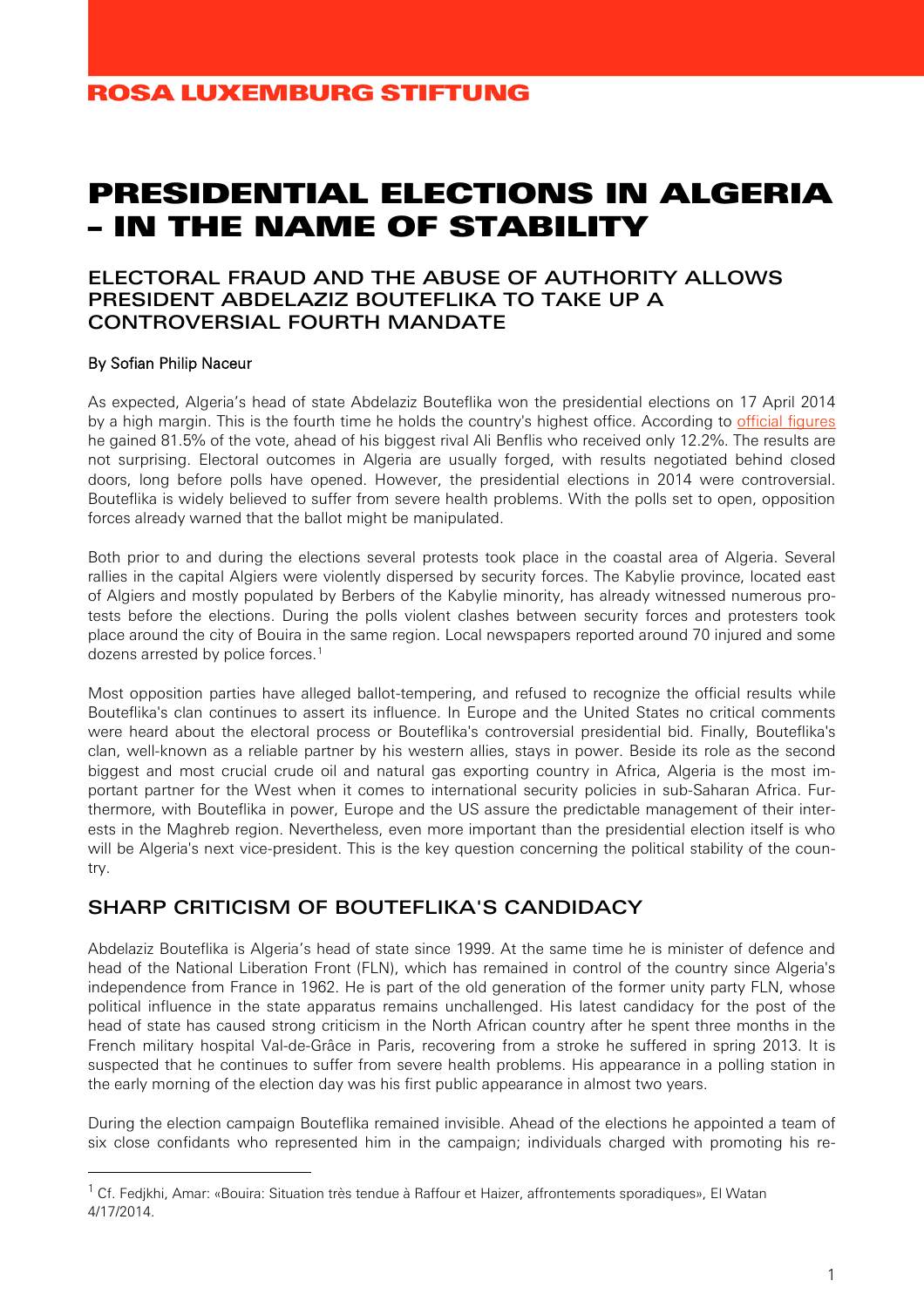election in the country: Abdelmalek Sellal, a former Prime Minister who had to step down from his post after he was appointed by Bouteflika as the director of his election campaign, the FLN Secretary General Amar Saïdani, the two former Prime Ministers Ahmed Ouyahia (National Democratic Rally, RND) and Abdelaziz Belkhadem (FLN), the Minister of Industrial Development Amara Benyounès (Algerian Popular Movement, MPA) and Minister of Public Works and Transport Amar Ghoul, head of the Rally for Algeria's Hope (TAJ). Beside the support of the FLN, RND, MPA and the TAJ, Algeria's entrepreneurs' associations and the former unity trade union federation UGTA backed his re-election campaign.

Due to his ailing health, the opposition has voiced strong doubts concerning Bouteflika's ability to execute the duties of the Presidential Office. Furthermore, they have repeatedly criticized Algeria's rigid power structure. 52 years after the country's independence from France, Algeria is still politically dominated by the so called «Bouteflika Clan» originally based in Western Algeria. This clan is by far the most powerful faction within the FLN as well as in the state apparatus and has even expanded its influence since Bouteflika came to office. However, even from the ranks within the party the [call for its modernization became](http://www.elwatan2014.com/english/item/1241-The-old-generation-must-prepare-the-terms-of-its-departure)  [louder,](http://www.elwatan2014.com/english/item/1241-The-old-generation-must-prepare-the-terms-of-its-departure) especially referring to the replacement of a select group of long serving figures in the party.

## PALLID CANDIDATES, DREARY ELECTION CAMPAIGN

Despite opposition to his bid, Bouteflika ran again for Algeria's presidency. It was clear from the beginning who would win the polls. None of his competitors had the backing of the powerful military or Algeria's intelligence service. Although [twelve candidates applied for taking part in the elections,](http://www.jeuneafrique.com/Article/ARTJAWEB20140305083626/louisa-hanoune-moussa-touati-ali-benflis-presidentielle-algerienne-2014-algerie-presidentielle-algerienne-douze-candidats-ont-depose-leur-dossier.html) only six of them [were approved by the Constitutional Council.](http://www.aljazeera.com/news/africa/2014/03/presidential-candidates-201432345556671464.html) Moussa Touati, Ali Fawzi Rebaïne, and Louisa Hanoune, head of the leftist Trotskyist Workers Party (PT), ran for the third time in presidential elections against Bouteflika. The only newcomer in the race was Abdelaziz Belaïd. All these four candidates were without any chance. Only Ali Benflis was given a chance for achieving a respectable result. He led Bouteflika's presidential campaign in 1999 and became Secretary General of the FLN and Algeria's Prime Minister in Bouteflika's first term. After their controversy, Benflis ran against his former ally in the [presidential election](http://www.algeria-watch.org/de/artikel/wahlen_2004/wiederwahl.htm) in 2004 and lost the contest considerably.

Bouteflika's clan started its election campaign already in the fall of 2013 when Amar Ghoul announced a large-scale construction program for social housing. RND-chief Abdelkader Bensalah referred to Algeria's political stability and highlighted Bouteflika's «achievements». Sellal promised that constitutional changes would create a «broad democracy» if Bouteflika would be re-elected. Remarkable, however, was that the recognition of the Berber language Amazigh became a dominant subject in the election campaign. Almost all candidates adopted this demand. Ali Benflis promised «Amazigh *Emancipation»*. Months of unrest between Sunni Arabs and Mozabite Berbers in the southern Algerian city of Ghardaïa in the province of Mzab had apparently ensured that the recognition of cultural rights of minorities in the country became one of the most dominant issues in the election campaigns.<sup>[2](#page-1-0)</sup> As accusations of possible electoral fraud were made by Rebaïne, Benflis, and Touati, Bouteflika accused Benflis of destabilising the country and called his allegations a form of [«terrorism»](http://magharebia.com/en_GB/articles/awi/features/2014/04/16/feature-02). Bouteflika's competitors did not stop their criticism and accused his clan of [abusing their control of state media](http://www.algerien-heute.com/politik/1560-praesidentschaftskandidat-moussa-touati-trifft-eine-eu-delegation-von-wahlbeobachtern.html) to gain a political advantage for the Bouteflika campaign.

## CLASHES OVERSHADOWED THE BALLOT

Already ahead of the elections, the country witnessed [numerous protests and clashes in the Northern prov](http://www.jeuneafrique.com/Article/ARTJAWEB20140305152549/algerie-presidentielle-algerie-2014-mustapha-benfodil-abdelaziz-bouteflikaalgerie-un-4e-mandat-de-bouteflika-barakat-dit-non.html)[inces.](http://www.jeuneafrique.com/Article/ARTJAWEB20140305152549/algerie-presidentielle-algerie-2014-mustapha-benfodil-abdelaziz-bouteflikaalgerie-un-4e-mandat-de-bouteflika-barakat-dit-non.html) In Algeria's Kabylie region, protesters interrupted several campaign events. Bouteflika's campaign manager [Sellal had to cancel a speech in Béjaïa](http://magharebia.com/en_GB/articles/awi/features/2014/04/10/feature-01) after protesters stormed the venue. Also [Benflis' campaign](http://www.jeuneafrique.com/Article/ARTJAWEB20140408184115/ali-benflis-presidentielle-algerie-2014-abdelaziz-bouteflika-vie-des-partis-algerie-presidentielle-algerienne-un-meeting-de-soutien-a-ali-benflis-interrompu-par-des-manifestants.html)

<span id="page-1-0"></span><sup>&</sup>lt;sup>2</sup> Since December 2013, Ghardaïa repeatedly witnessed violent clashes between Sunni Arabs of the Chambaa tribe and Mozabite Berbers. At least eight people died in the riots and hundreds were injured. In early April, a new wave of violence erupted in the province, which is mostly populated by Mozabites. Arabs and Mozabites clashed against each other again, set houses on fire and devastated a cemetery. In the beginning, the bloody events were downplayed and largely ignored by the government, but in February 2014 the Minister of Interior Tayeb Belaiz and representatives of the security apparatus travelled to Ghardaïa. The conflict between Arabs and Mozabites in Mzab is an ongoing conflict since Algeria's independence. At that time, the Sunnis gained the support of the ruling National Liberation Front and attacked the Mozabites as reactionary profiteers of the old colonial order. Conflicts between Berbers and Arabs are not new in Algeria. Under the rule of President Houari Boumediénne, a government-sponsored Sunni islamization of the country went far. Since then, the Berber minority intensified their struggle for political and cultural rights and freedom in other parts of the county as well.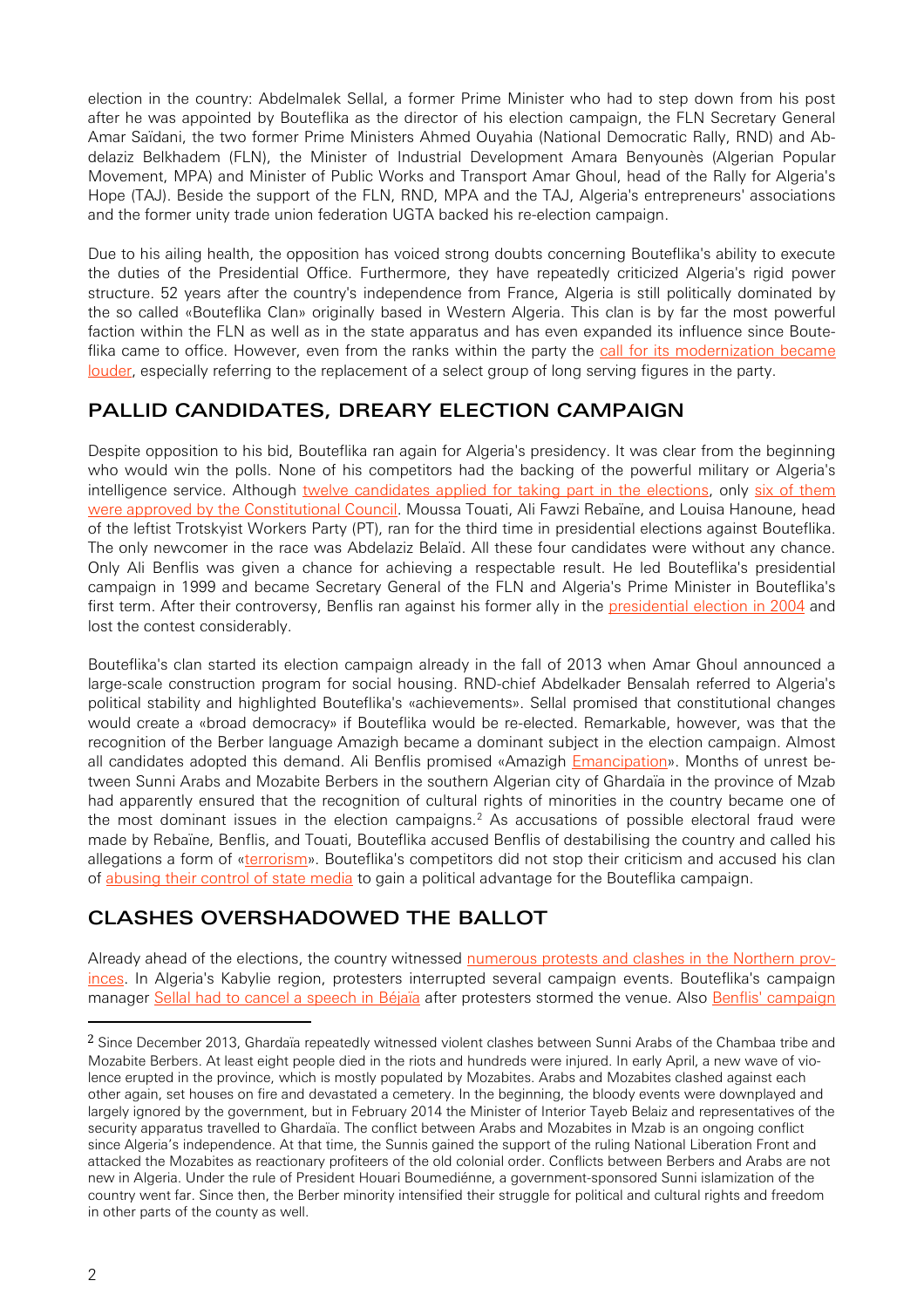[was affected.](http://www.jeuneafrique.com/Article/ARTJAWEB20140408184115/ali-benflis-presidentielle-algerie-2014-abdelaziz-bouteflika-vie-des-partis-algerie-presidentielle-algerienne-un-meeting-de-soutien-a-ali-benflis-interrompu-par-des-manifestants.html) Shortly before the elections, about 4000 people took to the streets in Tizi Ouzu, the biggest city in the Kabylie. They argued against Bouteflika's presidential bid and called for an election boycott.[3](#page-2-0) A day before the elections, a [sit-in organised by the protest movement «Barakat»](http://www.lematindz.net/news/14199-alger-reprime-un-devoir-eclairer-les-opinions-publiques-occidentales.html) in Downtown Algiers was violently dispersed by police forces. Protests were ongoing during the elections. In Béjaïa und Bouira, antigovernment protesters stormed polling stations. Ballot boxes were set on fire. Since 1991, protests and rallies are required to obtain an explicit permission from the authorities, while demonstrations in Algiers are generally banned based on a presidential decree issued by Bouteflika in 2001. In the context of increasing police brutality against protests in Algeria, the human rights organisation [Amnesty International](http://amnestyalgerie.org/Actualite/la-repression-menee-en-cette-periode-preelectorale-revele-des-failles-beantes-dans-le-bilan-des-droits-humains-en-algerie.html) sharply attacked the human rights situation in the country only a few days ahead of the poll. The right of public demonstrations is severely restricted by Algerian authorities, the freedom of association denied for independent trade unions and freedom of expression curtailed, said Amnesty in a statement.

Some days after the vote, the city of Tizi Ouzu witnessed a terrorist attack on a military post. 14 soldiers were killed. The region had always been a target for terrorist groups that continued to perpetrate regular attacks in the country since the end of Algeria's bloody civil war in the late 1990s.<sup>[4](#page-2-1)</sup> However, for some years terrorist attacks in Northern Algeria were all but unheard of. With the exception of the Kabylie and Algiers, the presidential elections took place in a quiet environment. On election night, Bouteflika supporters celebrated his victory in Algiers and Mascara in the North West while some Benflis supporters claimed the victory for themselves in the city of Tizi Ouzu. But the *official results* were no surprise. With 81.53% of the vote, Bouteflika was declared elected President. Benflis gained only 12.18%. Abdelaziz Belaïd won 3.36%, ahead of Louisa Hanoune, who came in fourth with only 1.37%. Rebaïne scored 0.99 and Moussa Touati 0.56%. According to official figures, the turnout dropped significantly and reached only 50.70%, compared with 74% in 2009.

## ELECTORAL FRAUD ALLEGATIONS LOUDER

Immediately after the ballot, electoral fraud allegations intensified. Even before the announcement of the official figures, [Benflis published a statement](http://www.elwatan2014.com/english/item/1732-Benflis-statement-concerning-electoral-fraud) in which he accused Bouteflika's clan of «large-scale electoral fraud». [Benflis, Rebaïne and Touati](http://www.elwatan2014.com/component/k2/item/1697-Benflis-Fawzi-Rebaïne-et-Touati-unis-contre-la-fraude) do not recognize the results. Louisa Hanoune was the only candidate who recognized the final figures. She stated that the elections are a «great victory for the Algerian people» and called its results «legitimate and untouchable» compared to 2009 when she loudly opposed the official numbers.<sup>[5](#page-2-2)</sup> Three weeks before the elections, though, the Algerian daily newspaper El Watan wrote «Fraud [has already begun»](http://www.elwatan2014.com/english/item/1244-Fraud-has-already-begun). The paper expressed serious doubts about the allegedly collected four million signatures by Bouteflika that were submitted to the Constitutional Council for registering Bouteflika's nomination. All signatures were collected in only eight days, a logistic impossibility. Furthermore, El Watan reported that employees of state-owned companies such as the airline Air Algerié or the Gas and Oil company Sonatrach as well as public servants were forced or bribed by Bouteflika allies to sign these forms and support Bouteflika. Moreover, the official figures about the turnout are not credible. Journalists on the ground reported about empty polling stations and expressed doubts concerning the reliability of the official numbers.

### ISLAMIST AND SECULAR OPPOSITIONS CALL FOR AN ELECTION BOYCOTT

As the numerous protests around the elections indicated, the opposition still enjoys considerable throng. In March, about 5000 people gathered in Algiers. They chanted against Bouteflika's presidential bid and called for an election boycott. The Rally for Culture and Democracy (RCD), largely supported by Berbers and inhabitants of the Kabylie, and the moderate Islamist Movement for the Society and Peace (MSP), called for

<span id="page-2-0"></span> <sup>3</sup> Cf. «Marche du RCD à Béjaïa: Près de 4000 manifestants dans la rue», El Watan 4/15/2014.

<span id="page-2-1"></span><sup>4</sup> In January 2013, Islamist extremists had ambushed the natural gas facilities in In Amenas close to the Tunisian border. They took hostages. Algeria's military forces stormed the ground, dozens of Islamists and hostages were killed. The incident was the heaviest and bloodiest attack for a long time. Mainly due to the activities of groups such as Al-Qaida in the Islamic Maghreb, Algeria has an enormous importance for Europe and the US when it comes to security policies in the region. Algeria's intelligence service DRS was directly involved in the activities of extremist groups in the 90s, though. The DRS provided direct and indirect support for such groups, ensuring the supply of weapons and equipment by its Western allies by maintaining the danger of an extremist threat in the region.

<span id="page-2-2"></span><sup>5</sup> Cf. Amir, Nabila: «Le choix de Bouteflika était un vote-refuge», El Watan 4/20/2014.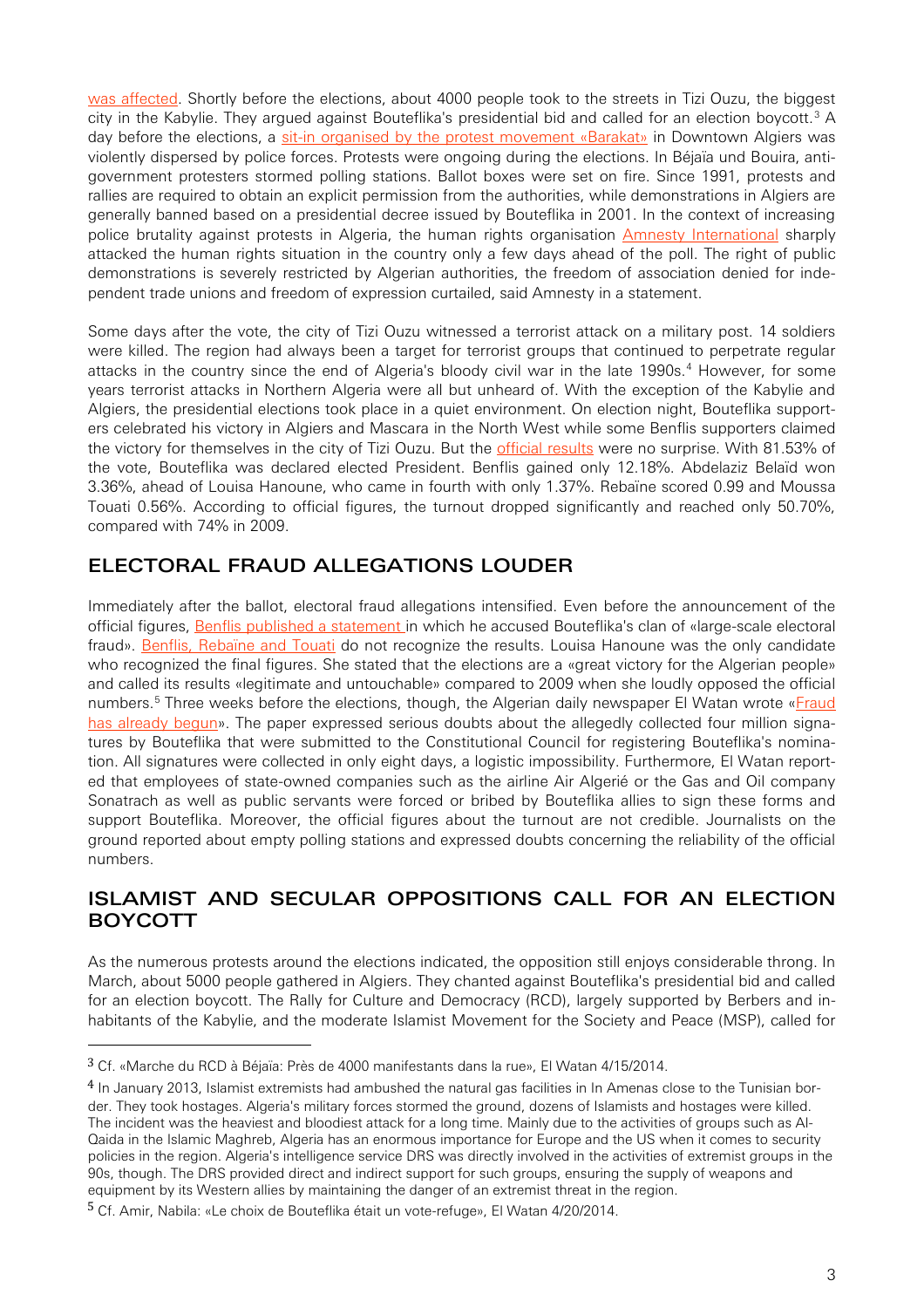the gathering. But [Algeria's anti-government opposition is still strongly divided.](http://www.aljazeera.com/news/africa/2014/03/thousands-algeria-call-poll-boycott-20143225249504437.html) The divisions between Islamists and secularists remain deep. The perception of all opposition parties being more or less co-opted by the regime has diminished their credibility in the country and explains why an increased number of Algerians have neither joined the opposition parties nor boycotted the recent elections.

Like the PT for many years, the RCD was an opposition force in Parliament tolerated by the regime. With its presence in the chamber the party legitimized the system. The RCD withdrew from the legislative body ahead of the parliamentary elections in 2012 and announced that it intends to boycott the next elections. The RCD and its biggest rival in the Kabylie, the Socialist Forces Front (FFS), have in fact switched their positions in dealing with the regime. While the RCD did not recognize the elections in 2012 and 2014, the FFS ran in both. This was the first time since the launch of the multi-party-system in the early 1990s that the FFS took part in elections. However, in the presidential elections in 2014, the stance of the FFS was ambivalent. Although, it described the elections as a «play» and indicated beforehand that the ballot might be manipulated, the party refused to join the boycott campaign.<sup>[6](#page-3-0)</sup> Many people are still sceptical about the RCD because of these shifts, but the MSP grew even more unpopular when the party joined the government coalition with the FLN and the RND in 1997. This three-party-coalition ruled the country until 2012, when the Islamist party's results dropped significantly in the parliamentary elections, prompting its subsequent departure from the government. Nevertheless and for the first time since the early 1990s, in 2014 no candidate from the Islamist current ran for president.

Due to popular disillusionment with many of the opposition parties, it is not surprising that «Barakat», a non-partisan protest movement founded in 2013, stirred up the most attention among the Algerian people with its protest campaign. Some have already compared «Barakat» with Egypt's influential Kefaya movement, which laid the groundwork for the Egyptian revolution in 2011. In contrast to that, Prof. Dr. Rachid Ouaissa, Professor for Political Science at Marburg University in Germany, emphasized that «Barakat's» influence is largely limited to the urban areas in Northern Algeria. The sociologist [Nasser Djabi](http://de.qantara.de/inhalt/praesidentschaftswahlen-in-algerien-der-tiefe-staat) explains that a movement like «Barakat» will only become dangerous for the regime when it is capable of extending its influence from the middle class in the urban North to the lower class in the rural areas. But for the moment, this is not the socio-political reality in Algeria.

The independent trade unions also opposed Bouteflika's bid for a fourth term. The president of the inde-pendent trade union federation for public servants (SNAPAP), [Rachid Malaoui,](http://www.equaltimes.org/fr/in-depth/en-algerie-lurgence-sociale-de-lapres-election) called the elections a "masquerade" and announced SNAPAP's support for anti-government protests. Independent unions and syndicates are not well received by Algerian authorities. Strikes and labour protests were widely deemed illegal by the government and for some professions the establishment of independent unions remains prohibited. In autumn 2013, [Human Rights Watch](http://www.hrw.org/news/2013/10/06/algeria-crackdown-independent-trade-unions) (HRW) sharply criticized Algeria for its repressive policies against independent trade unions, calling upon the government to amend laws and cease its prosecutions of independent trade unions and their members across the country.

## INTERNATIONAL SUPPORT FOR BOUTEFLIKA'S CAMPAIGN

The [election observers from the African Union and the Arab League](http://www.aps.dz/fr/dossier-election-présidentielle-2014/4737-le-scrutin-s-est-déroulé-conformément-aux-standards-internationaux-observateurs) certified that the presidential elections were held in line with international standards, while the European Union abstained from sending its own observers. Instead, some Western top politicians travelled to Algeria shortly before the elections. All official visits were covered by Algerian state TV. Bouteflika's ailing health was evident in his appearance on TV, but the symbolic gesture behind this was simple: despite his health problems, this candidate is able to rule the country. Beside U.S. Secretary of State John Kerry, the Spanish Foreign Minister Manuel García-Margallo met with Algeria's head of state in mid-April. [García-Margallo made no secrets of his ambitions](http://www.faz.net/aktuell/politik/gegen-die-abhaengigkeit-von-moskau-spanien-wirbt-fuer-gas-aus-algerien-12896684.html) to extend natural gas imports from Algeria to Europe in the near future. The Spanish government [described the coun](http://www.aps.dz/fr/dossier-election-présidentielle-2014/4749-présidentielle-l-espagne-félicite-l-algérie-pour-le-déroulement-du-scrutin-dans-un-climat-de-transparence)[try as a «reliable partner»](http://www.aps.dz/fr/dossier-election-présidentielle-2014/4749-présidentielle-l-espagne-félicite-l-algérie-pour-le-déroulement-du-scrutin-dans-un-climat-de-transparence) and irreplaceable for the stability that it provides in this strategically important region. The Spanish government described Algeria's presidential elections as "transparent and pluralistic".

After Russia and Norway, Algeria is Europe's third biggest supplier of oil and gas. Amid the ongoing crisis in Ukraine, its natural gas reserves have become even more important for Europa. Algeria's international partners are even more interested in the stability of the country in light of the increased political instability

<span id="page-3-0"></span> <sup>6</sup> Cf. «Ahmed Betatache: Nous ne voulons pas participer à une pièce de theater», El Watan 4/11/2014.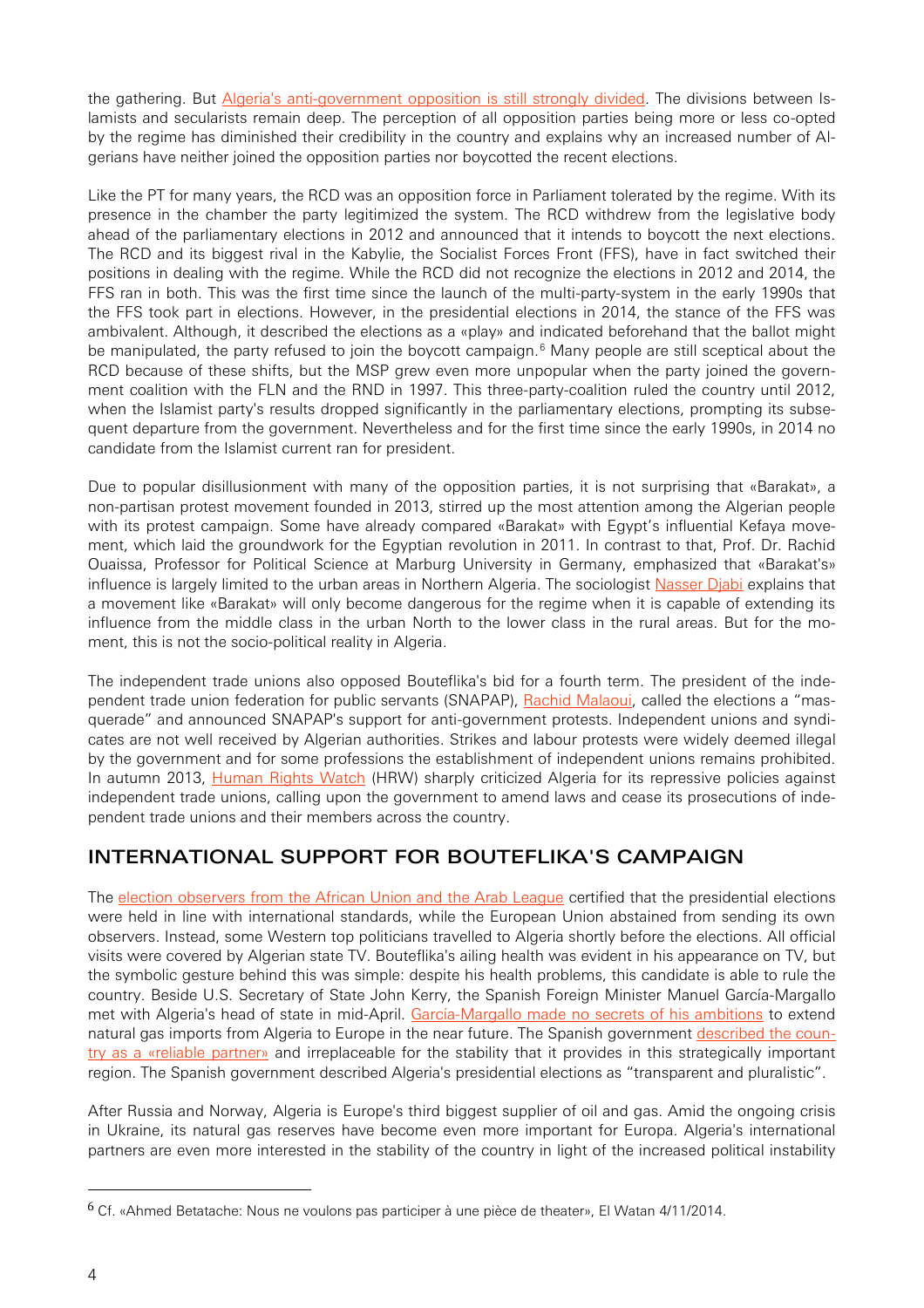in the region in the wake of the Arab Spring, which has signified a heavy burden for the economic interests of the industrialized countries.[7](#page-4-0) Western arms manufacturers have found a lucrative stake in the region, [especially in Algeria.](http://www.heise.de/tp/artikel/38/38643/1.html) But European and U.S. based consumer goods companies, attracted by the lower wage level and largely higher profits in Third World countries, have come under pressure seeing their profits diminished as a result of interruptions in production caused by the ongoing political unrest in North Africa. With Bouteflika's clan in power, Western countries rest assured that [their economic and security inter](http://www.heise.de/tp/artikel/40/40755/1.html)[ests in North Africa a](http://www.heise.de/tp/artikel/40/40755/1.html)re protected. Washington and Brussels are largely satisfied with the election results. Although the economic outlook remains dire for many, and widespread social inequalities remain, at this stage Algeria's new protest movement «Barakat» has not yet become a catalyst for political reforms. The military regime in Algiers maintains its position as a bastion for European economic and security interests.

#### THE BOUTEFLIKA SYSTEM – WHO WILL BE THE NEW VICE PRESIDENT?

Bouteflika's «national reconciliation», initiated at the end of the bloody civil war in the late 90s with its 150000 people killed, was flanked by a massive increase of state revenues from Algeria's oil and gas exports. The country is the second biggest oil and gas exporting country in Africa and due to the high world market price level for crude oil and natural gas, its government controls a vast revenue stream. This income is used for an extensive import of food and consumer goods or disappears in the widespread corruption canals of the state and security apparatus. The government has so far failed in its attempts to create jobs, and Algeria is largely dependent on imported commercial goods. Despite its considerable financial resources, Algeria suffers from a high unemployment rate and housing shortage. The government has so far proven itself incapable of implementing adequate economic and social welfare policies that could appropriately distribute the country's wealth. High subsidies on food and consumer goods are the primary means of alleviating the problems caused by Algeria's ongoing struggle with unemployment and corruption.

It is likely that the ongoing social inequality will lead to political unrest. According to observers, the question is not so much if, but when a new uprising will start. The established opposition parties are discredited and the regime has successfully created a power vacuum. The regime has so far co-opted all political forces by sharing a part of the oil revenues with them. Furthermore, Algiers has used this income to promote a trade-oriented middle class, but the industry remains weak and the unemployment rate high. By granting interest-free loans, the regime has created about 600000 jobs in the past few years. But the result of this strategy is that hundreds of thousands of young entrepreneurs are now indebted to the state.

Algeria is ruled by a so called «deep state». «Algeria's regime is a state class, a cartel acting behind closed doors, whose various rival factions informally agree on power-sharing. Apparently, the most important groups within the apparatus – the military, the intelligence service DRS (Département du renseignement et de la sécurité) and Bouteflika's FLN – could not agree on a successor. Bouteflika was forced to run again», said Ouaissa. Bouteflika ran for the presidency in 1999 as the declared «consensus candidate» who was able to balance the rivalries between the different faction within the FLN as well as in the military and intelligence apparatus. Nevertheless, in his third term power struggles broke out, both within the FLN as well [as between Bouteflika's clan and the DRS.](http://www.monde-diplomatique.de/pm/2014/04/11.archivhome) Despite heavy resistance from inside the FLN, in 2013 Bouteflika appointed Saïdani as the FLN's Secretary General. In a cabinet reshuffle in September 2013, Bouteflika nominated close allies for key posts in the government. Tayeb Belaiz was appointed Minister of Interior and Tayeb Louh as Minister of Justice. Furthermore, Bouteflika's former Foreign Minister Mourad Medelci was appointed as head of the Constitutional Council. With these posts under his control, Bouteflika was well prepared for his re-election. Meanwhile, Saïdani started a public row with the powerful DRS chief Mohamed Mediène, who systematically targeted Bouteflika confidants with corruption scandals in recent years to weaken Bouteflika's position inside the ruling cartel.

These affairs have not changed anything. Algeria's regime may be fragmented, but the factions in power have a basic interest in keeping the effective power structure hidden. Ouaissa calls the verbal fight between the DRS and the FLN a «staged play». As long as the profiteers of the «Bouteflika System» control

<span id="page-4-0"></span> $7$  Libya threatens to break apart even further, while Egypt is still in the midst of a transitional period. In Mali, Niger and Chad the activities of radical Islamist groups have significantly increased since 2011, especially after the civil war in Mali in 2012.